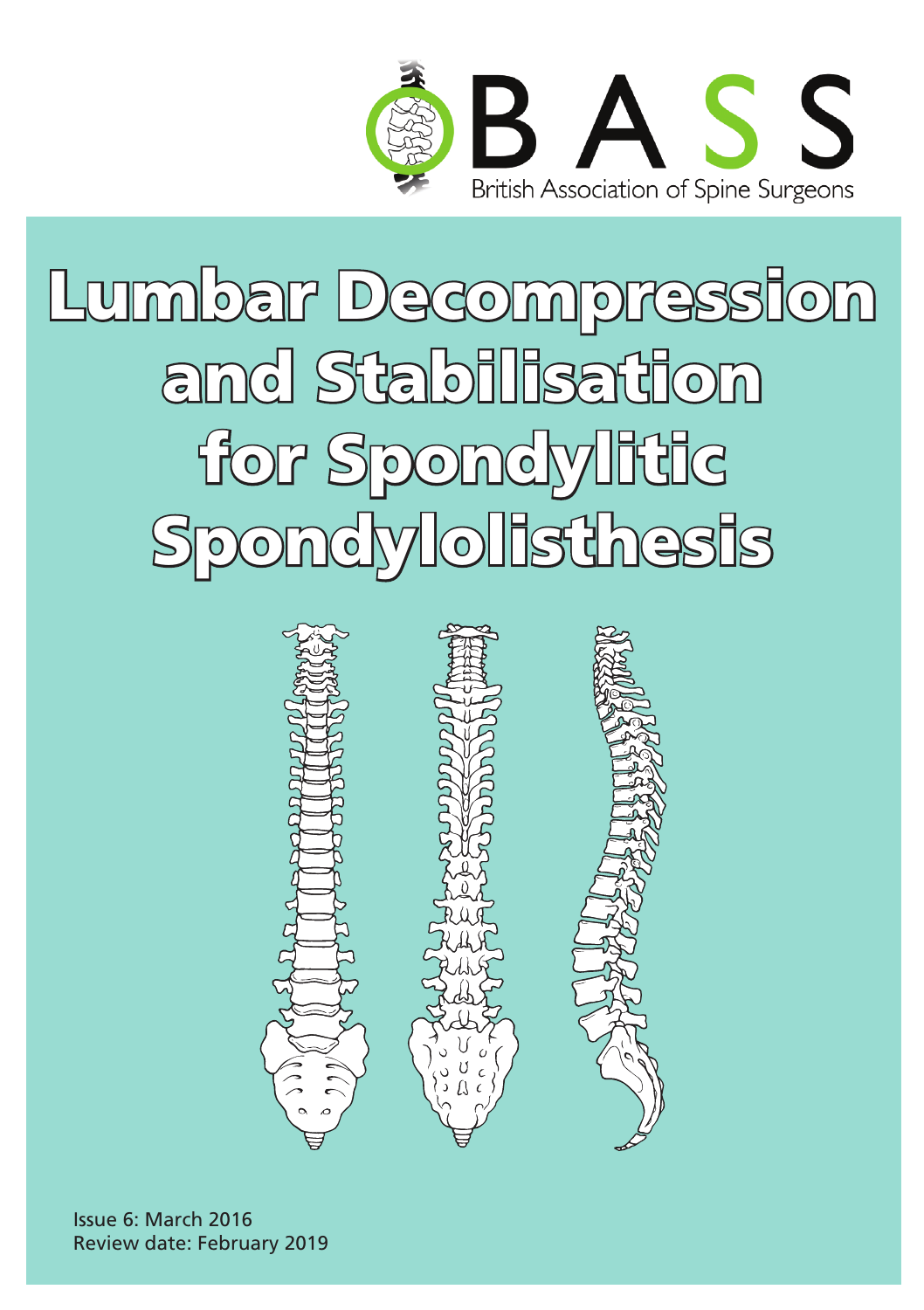Following your recent investigations and consultation with your spinal surgeon, it has been confirmed that your symptoms are caused by **lumbar spondylolysis**.

This is a stress fracture of the narrow bridge of bone between the facet joints (pars interarticularis) at the back of the spine, commonly called a **pars defect**. There may be a hereditary aspect to spondylolysis, for example an individual may be born with thin vertebral bone and therefore be vulnerable to this condition; **or** certain sports, such as gymnastics, weight lifting and football can put a great deal of stress on the bones through constantly over-stretching the spine. Either can result in a stress fracture on one or both sides of the vertebra (bone of the spine).

Many people are not aware of their stress fracture or experience any problems but symptoms can occur including lower back pain, pain in the thighs and buttocks, stiffness, muscle tightness and tenderness. The diagnosis is often confirmed with an injection of an anti-inflammatory drug into the pars defect, when it is followed by successful relief from pain (even if only temporary).

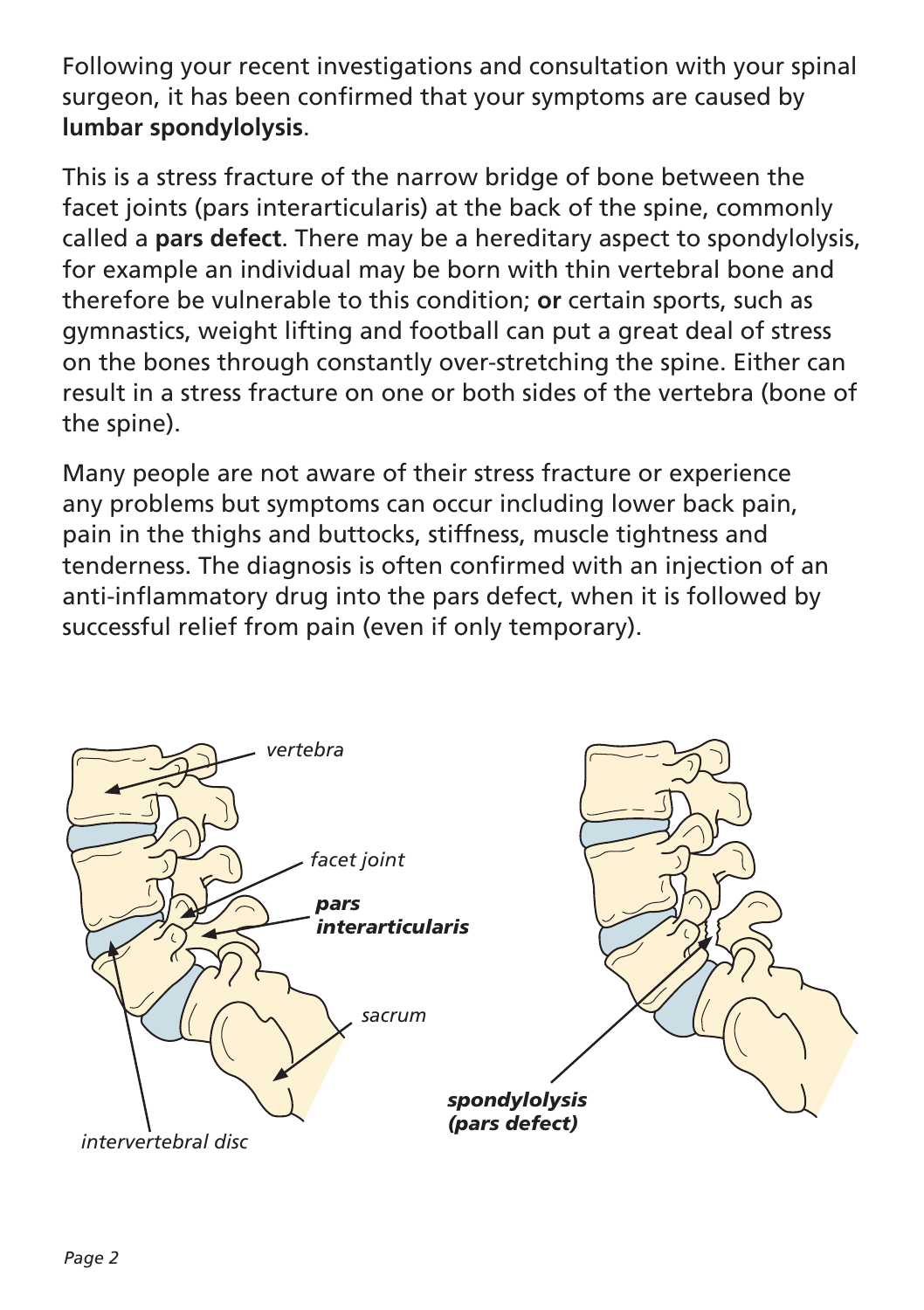If the stress fracture weakens the bone so much that it is unable to maintain its proper position, the vertebra can start to shift out of place. This condition is called **spondylolisthesis**.

There is a forward slippage of one lumbar vertebra on the vertebra below it. The degree of spondylolisthesis may vary from mild to severe but if too much slippage occurs, the nerve roots can be stretched where they branch out of the spinal canal. This can cause pain, numbness, increased sensitivity or even weakness of the muscles, in the part of the leg where that particular spinal nerve supplies (a condition known as sciatica).



Treatment varies depending on the severity of the condition. Most patients only require treatment such as physiotherapy, medication and manipulative therapy, combined with some lifestyle changes, like avoiding contact sports, weight lifting and leaning too far backwards (hyperextension).

For patients whose pain does not settle with treatment, surgery may be necessary. The actual procedure may differ depending on the severity of the condition. For patients who have no, or minimal slippage, surgery may simply involve directly repairing the pars defect with a screw and bone graft.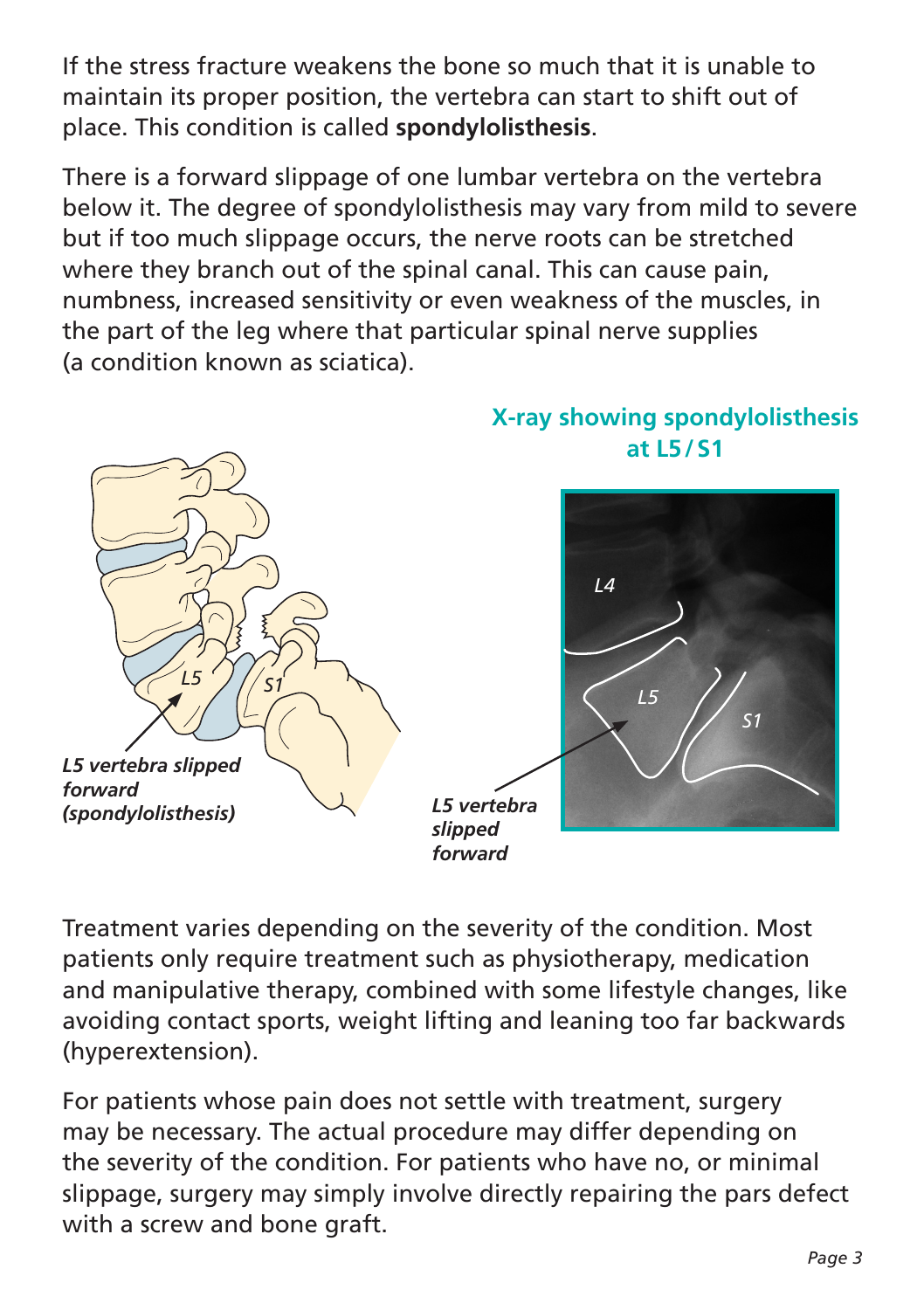But for patients where slippage (spondylolisthesis) occurs resulting in nerve pain (sciatica), surgery needs to address both the problem with the nerves, as well as the instability of the spine. A decision then needs to be made whether an internal system of screws, rods and bone graft is needed to hold together the vertebra.

Occasionally, the surgeon will remove the intervertebral disc, the structure between the bones of the spine (vertebra) and fuse that space with a cage and bone graft (lumbar interbody fusion). This can enable the surgeon to heighten the channel that the nerve root travels through and to achieve an all round (360°) spinal fusion. The most common way of performing this is to remove the facet joint on one side of the spine to gain access to the disc (transforaminal lumbar interbody fusion [TLIF]). Sometimes, the exact extent of surgery can only be decided during the procedure.

## The operation

The operation is performed under general anaesthetic so you are fully asleep. First, an incision is made in the midline of your back and the muscles are lifted off the bony arch (lamina).

For patients undergoing direct repair of the pars defect, the fractured bone is identified and a screw passed directly across from one side to another, joining it together. A bone graft is also sometimes used. There are several techniques to get the bone graft needed for spinal fusion:

- **• patient's own bone (autograft bone).** The bone that is removed during surgery can be used as a bone graft. If more is needed then it is usually taken from the pelvis (iliac crest) but this can result in complications including chronic pain from the bone graft site, infection and pelvic fractures so, for the most part, artificial bone is now used;
- **• donor bone (allograft bone).** This eliminates the need to use your own bone. The donor bone graft acts as a calcium scaffolding which your own bone grows into and eventually replaces; or
- **it is also possible to use artificial bone (bone substitutes).**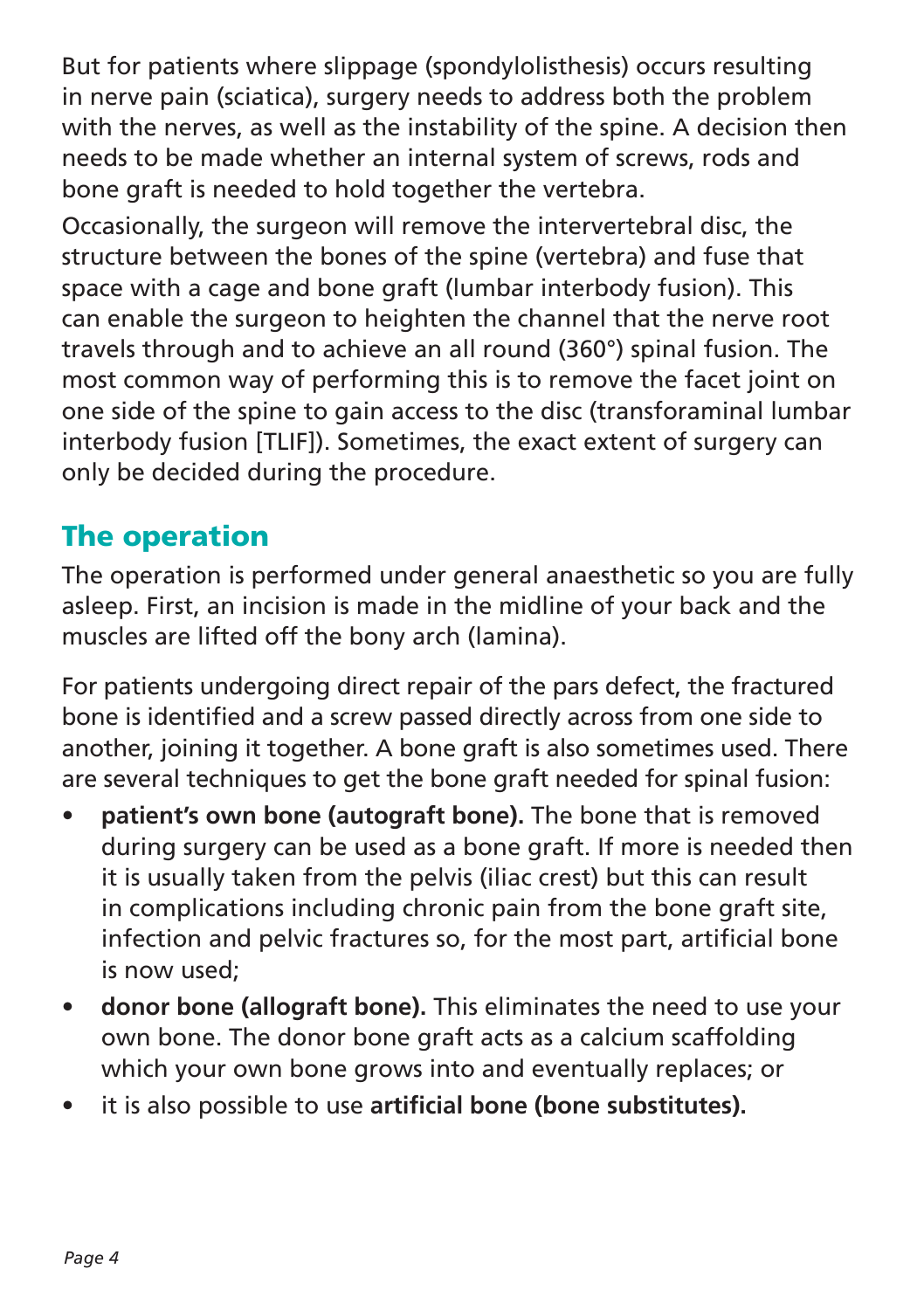#### **X-ray showing direct repair using screws, side and front views**





If there is pressure on the nerve roots, a high-speed burr (like a dentist's drill) can be used to drill through the bone at the back of the spine, to gain entry into the spinal canal. A small amount of bone is then clipped away to relieve the pressure on the nerves (decompression). The stability of the spine is then assessed at this point.

When there is concern about the stability and continued slippage of the vertebra, an internal system of screws and rods would be necessary. These are called pedicle screws because they are placed into the part of the vertebral body of the same name, which goes directly from the back of the spine to the front. They are placed on both sides of the vertebra, above and below the unstable spinal segment. These screws then act as firm anchor points to which rods can be connected.

This construction prevents movement at the segment that is being fused. Bone graft is then laid between the outer segments of the spine in between the transverse process (the inter-transverse region).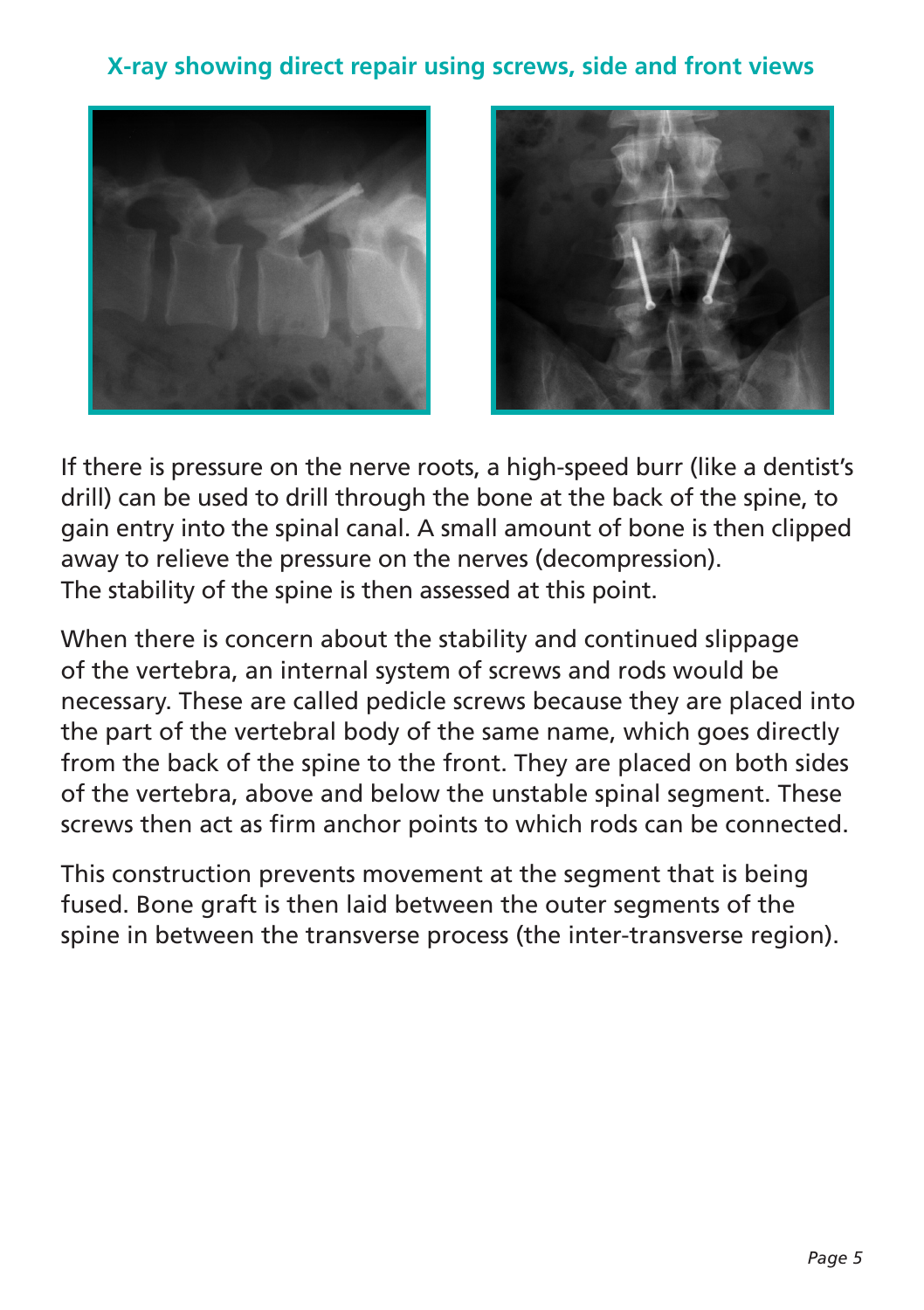

#### **Overhead view of pedicle screw in vertebral body**



#### Transforaminal lumbar interbody fusion (TLIF)



After the bone graft grows and fuses to the spine (after many months), the rods and screws are no longer needed for stability. However, most surgeons do not recommend removing them except in rare cases.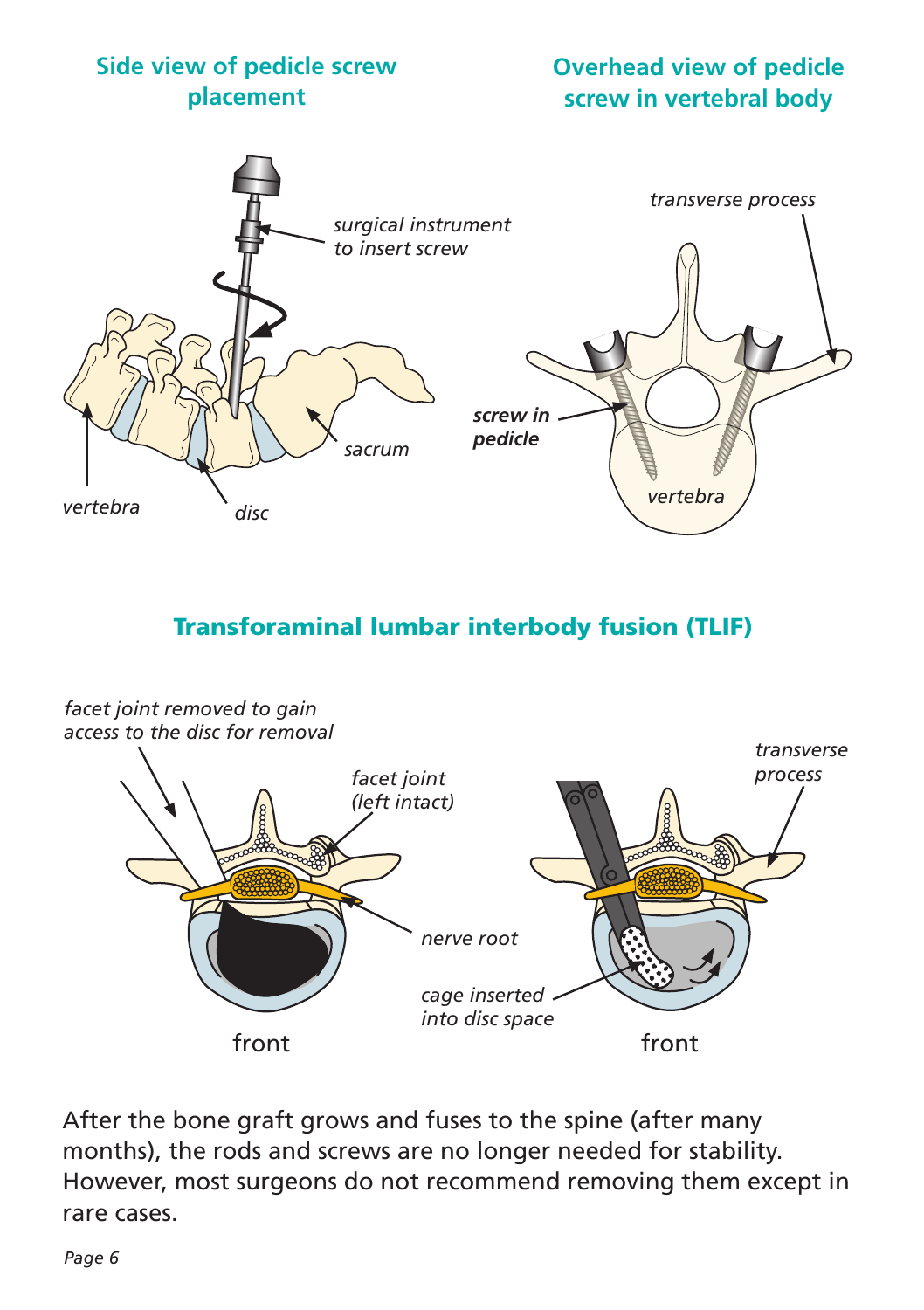#### **X-rays showing the stabilisation system in place, side and front views**





#### **X-ray showing the cage in place, side view**



## Risks and complications

As with any form of surgery, there are risks and complications associated with this procedure.

These can include:

damage to the nerve root and the outer lining or covering which surrounds the nerve roots (the dura). This is reported in  $< 5\%$ (fewer than 5 out of 100) cases. It may occur as a result of the bone being very stuck to the lining and tearing it as the bone is lifted off. Often the hole or tear in the dura is repaired with stitches or a patch. This could result in neck or arm pain, weakness or numbness, leaking from the wound, headaches or, very rarely, meningitis;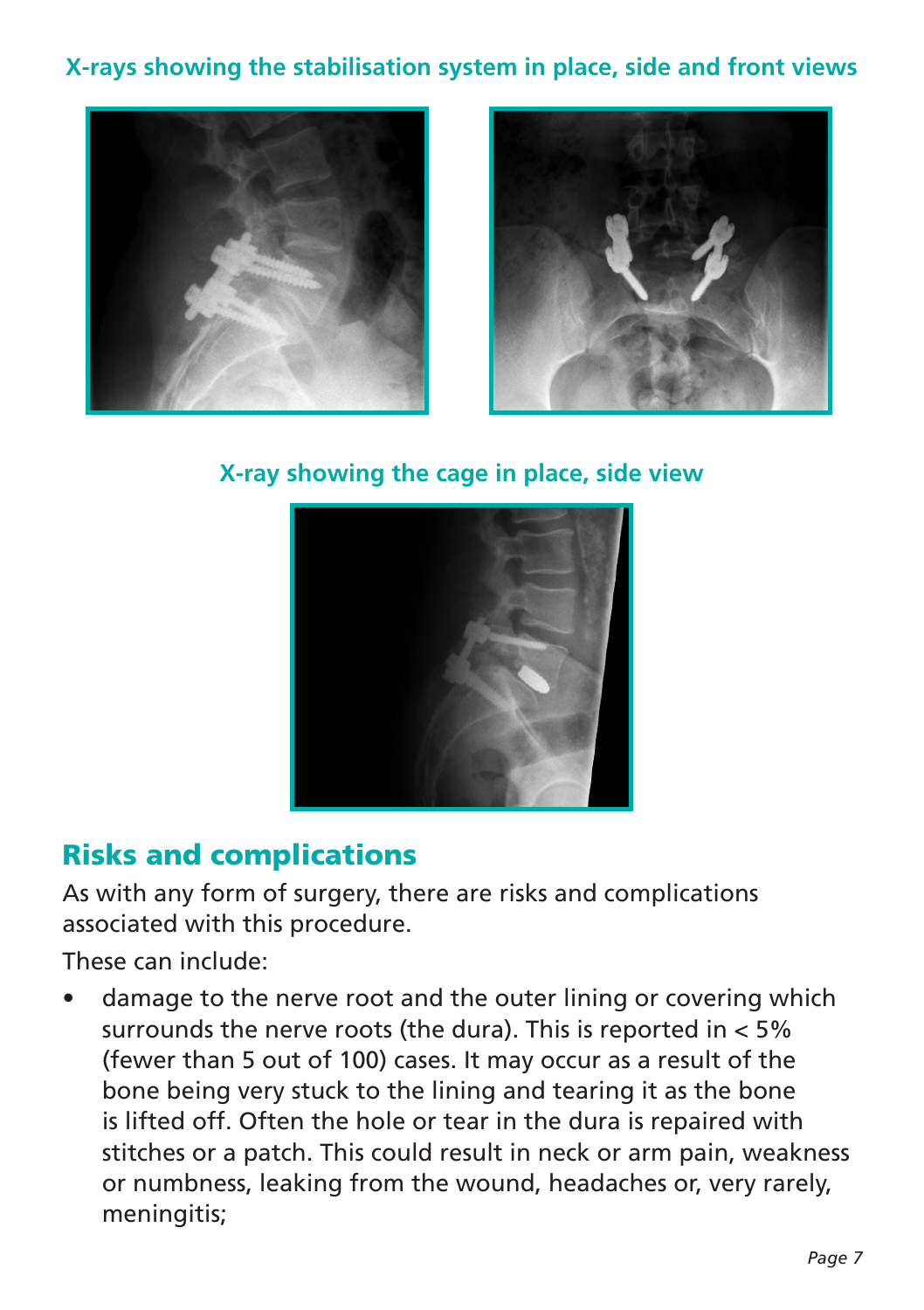- recurrent leg pain as a result of scarring;
- problems with positioning during the operation which might include skin injuries or pressure problems. Special gel mattresses and protection are used to minimise this;
- infection. Superficial wound infections may occur in 2–4% (up to 4 out of 100) cases. These are often easily treated with a course of antibiotics. Deep wound infections may occur in < 1% (fewer than 1 out of 100) cases. These can be more difficult to treat with antibiotics alone and sometimes patients require more surgery to clean out the infected tissue. This risk may increase for people who have diabetes, a reduced immune system or are taking steroids;
- blood clots (thromboses) in the deep veins of the legs (DVT) or lungs (PE). This occurs when the blood in the large veins of the leg forms blood clots and may cause the leg to swell and become painful and warm to the touch. Although rare, if not treated this could be a fatal condition if the blood clot travels from the legs to the lungs, cutting off the blood supply to a portion of the lung. It is reported as happening in fewer than 1 in 700 cases. There are many ways to reduce the risk of blood clots forming. The most effective is to get moving as soon as possible after your operation. Walk regularly as soon as you are able to, both in hospital and when you return home. Perform the leg exercises illustrated in the 'Preventing Blood Clots' leaflet and keep well hydrated by drinking plenty of water. Ladies are also advised to stop taking any contraceptive which contains the hormone oestrogen four weeks before surgery, as taking these during spinal surgery can increase the chances of developing a blood clot;
- difficulty with screw placement can cause injury to the nerves or screw breakage;
- bleeding. Tablets used to thin the blood such as warfarin, aspirin and clopidogrel increase the risks of bleeding. You must inform your consultant if you are taking these as it is likely you will need to stop taking them before your surgery;
- bone graft non-union or lack of solid fusion (pseudoarthrosis). This can occur in up to 5% (5 out of 100) cases. See page 9 for factors which can affect fusion;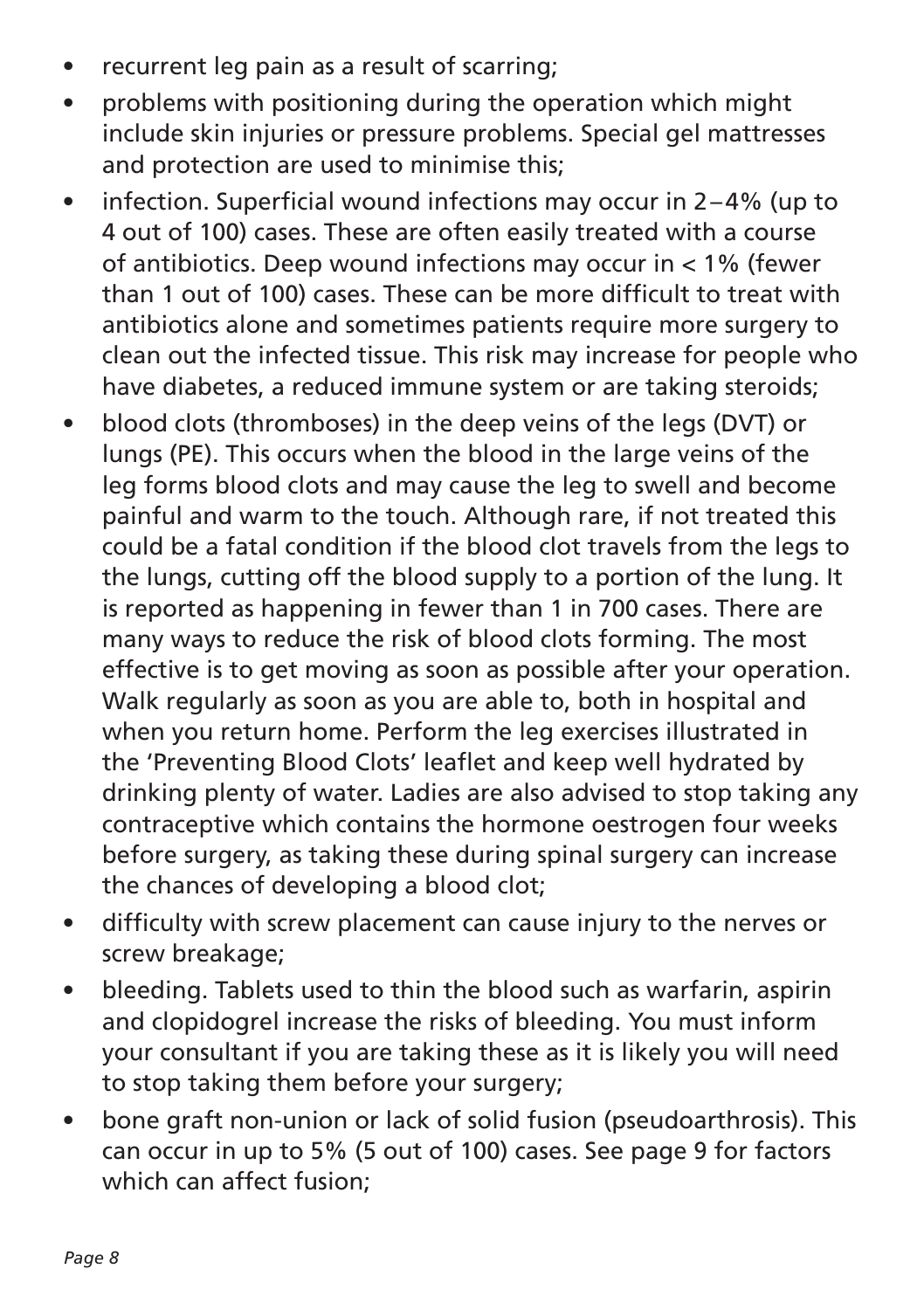- cage/implant movement can occur in up to 2 out of 100 cases, with 1 out of 100 requiring an operation. In extremely rare cases, cage movement can cause severe damage and cauda equina syndrome (paralysis, bladder or bowel incontinence);
- although rare, the surgery may make your symptoms worse than before; and
- there are also very rare but serious complications that in extreme circumstances might include: damage to the cauda equina and paralysis (the loss of use of the legs, loss of sensation and loss of control of the bladder and bowel. This can occur through bleeding into the spinal canal after surgery (a haematoma). If an event of this nature was to occur, every effort would be made to reverse the situation by returning to the operating theatre to wash out the haematoma. Sometimes however, paralysis can occur as a result of damage or reduction of the blood supply of the nerves or spinal cord and this is unfortunately not reversible; a stroke, heart attack or other medical or anaesthetic problem, including death which is reported as happening in 1 in 250,000 cases under general anaesthetic.

## Factors which may affect spinal fusion and your recovery

There are a number of factors that can negatively impact on a solid fusion following surgery, including:

- smoking;
- diabetes or chronic illnesses:
- obesity;
- malnutrition:
- • osteoporosis;
- post-surgery activities (see section on recreational activities on page 11); and
- long-term (chronic) steroid use.

Of all these factors, the one that can compromise fusion rate the most is smoking. Nicotine has been shown to be a bone toxin and inhibit the ability of the bone-growing cells in the body (osteoblasts) to grow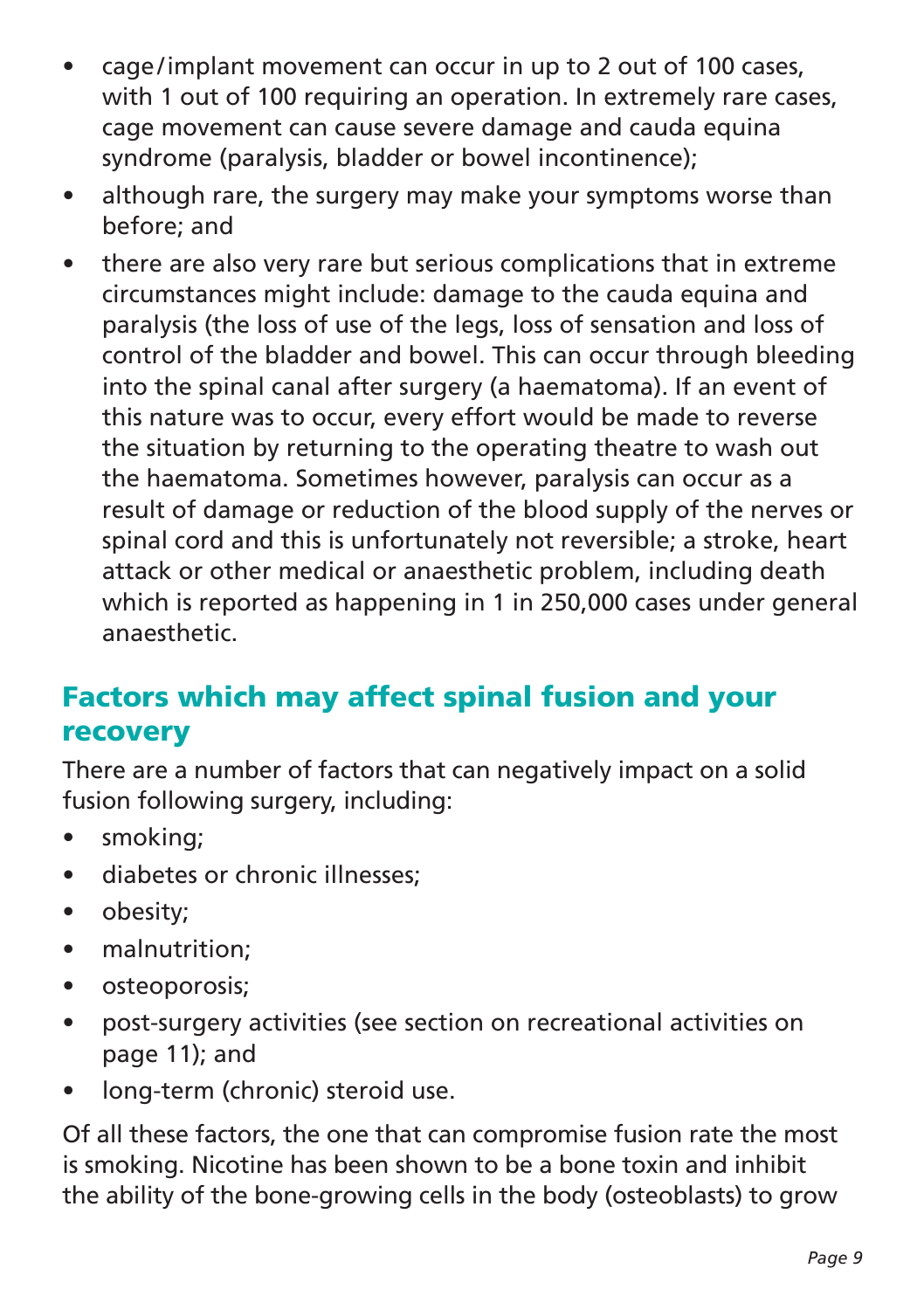bone. Patients should make a concerted effort to allow their body the best change for their bone to heal by not smoking.

## What to expect after surgery

Immediately after the operation you will be taken to the recovery ward where nurses will regularly monitor your blood pressure and pulse.

Oxygen will be given to you via a face mask for a period of time, to help you to recover from the anaesthetic. You will have an intravenous drip for about 24 hours, or until you are able to drink adequately again after the anaesthetic.

A drain (tube) may come out of your wound if there has been significant bleeding during the operation; this prevents any excess blood or fluid collecting underneath. This will be removed when the drainage has stopped, usually after 24 hours. You will have some discomfort or pain after surgery but the nursing staff will give you appropriate medication to control this.

Usually, on the first day after your operation, the physiotherapist will help you out of bed. They will also show you the correct way to move safely.

# Going home

You will normally be able to leave hospital when you and your physiotherapist are happy with your mobility. This is usually 1–2 days after your operation.

Please arrange for a friend or relative to collect you, as driving yourself or taking public transport is not advised in the early stages of recovery. If you will need hospital transport please inform one of the nurses as soon as possible.

## Wound care

Your wound will usually be closed with clips. You may shower, if you are careful, when you get home but baths should be avoided for two weeks, until the wound is completely dry. Please do not remove your wound dressing, unless it accidentally gets wet, until your clips are removed. If a new dressing is required apply a simple dry dressing obtained from a pharmacist (chemist).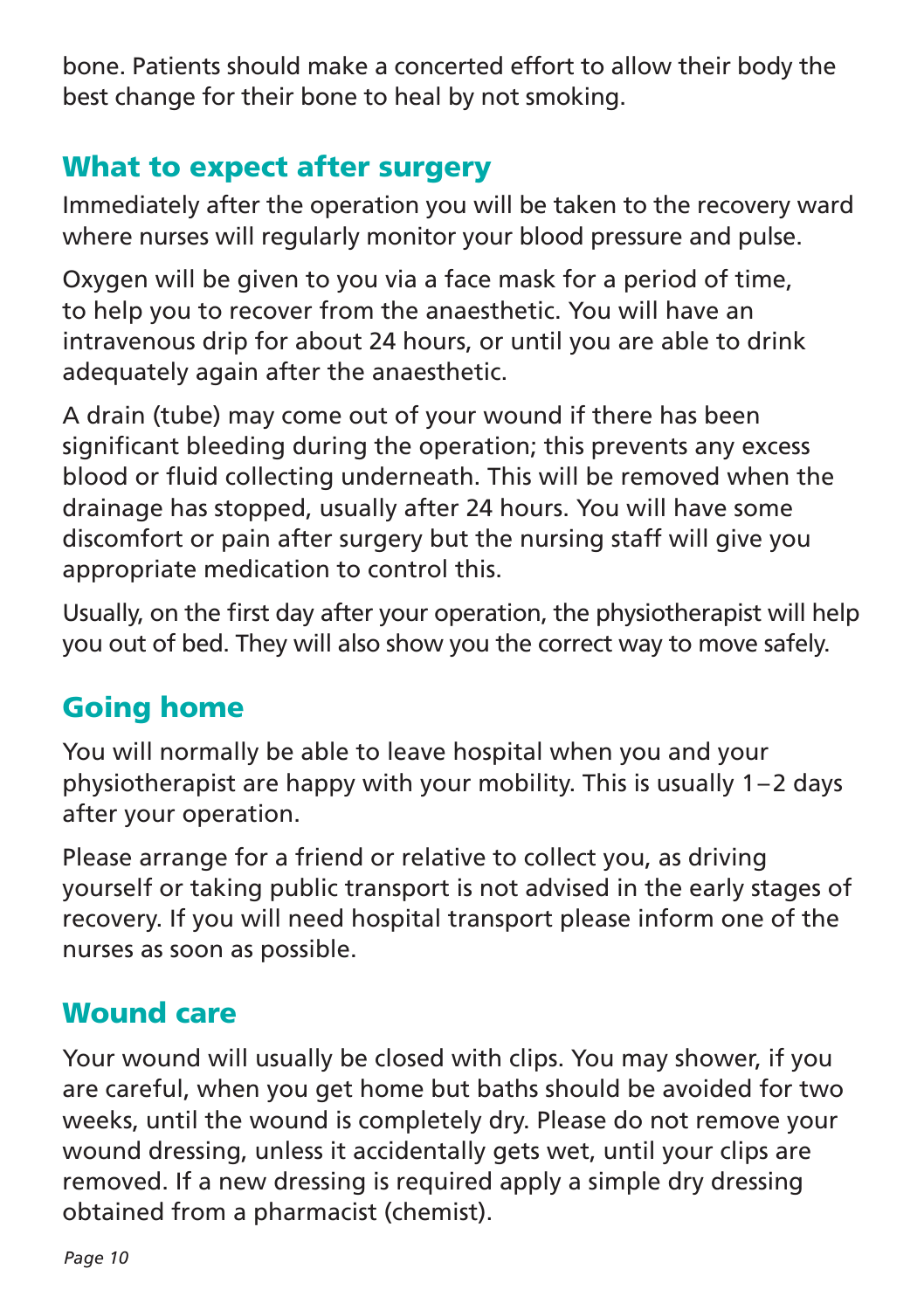#### **Please contact your GP if you have:**

- redness around the wound:
- • wound leakage; or
- a high temperature.

The ward staff will tell you if a community (district) nurse has been arranged to come to your home to remove the clips, or ask you to make an appointment with your GP practice nurse for the clips to be removed. This will usually be 10 days after your surgery.

Date of clip removal: / / / /

## Recreational activities

Walking is the best activity to do after your surgery. You should avoid activities which involve repetitive bending or twisting in the first few months. Sports should also be avoided until you can discuss them with your consultant during your follow-up appointment. A gradual return to sport is then advised.

## **Driving**

Sitting for prolonged periods is not advisable after your surgery, and this includes driving a car. If you have no altered sensation or weakness in your legs then you may return to driving when you feel safe to do so, but don't travel long distances without taking regular breaks to stretch your legs. Please discuss driving with your surgeon before you leave hospital.

# Lifting and carrying

Please refer to the physiotherapy advice sheet and other advice from your physiotherapist. You should avoid heavy lifting and carrying for several weeks.